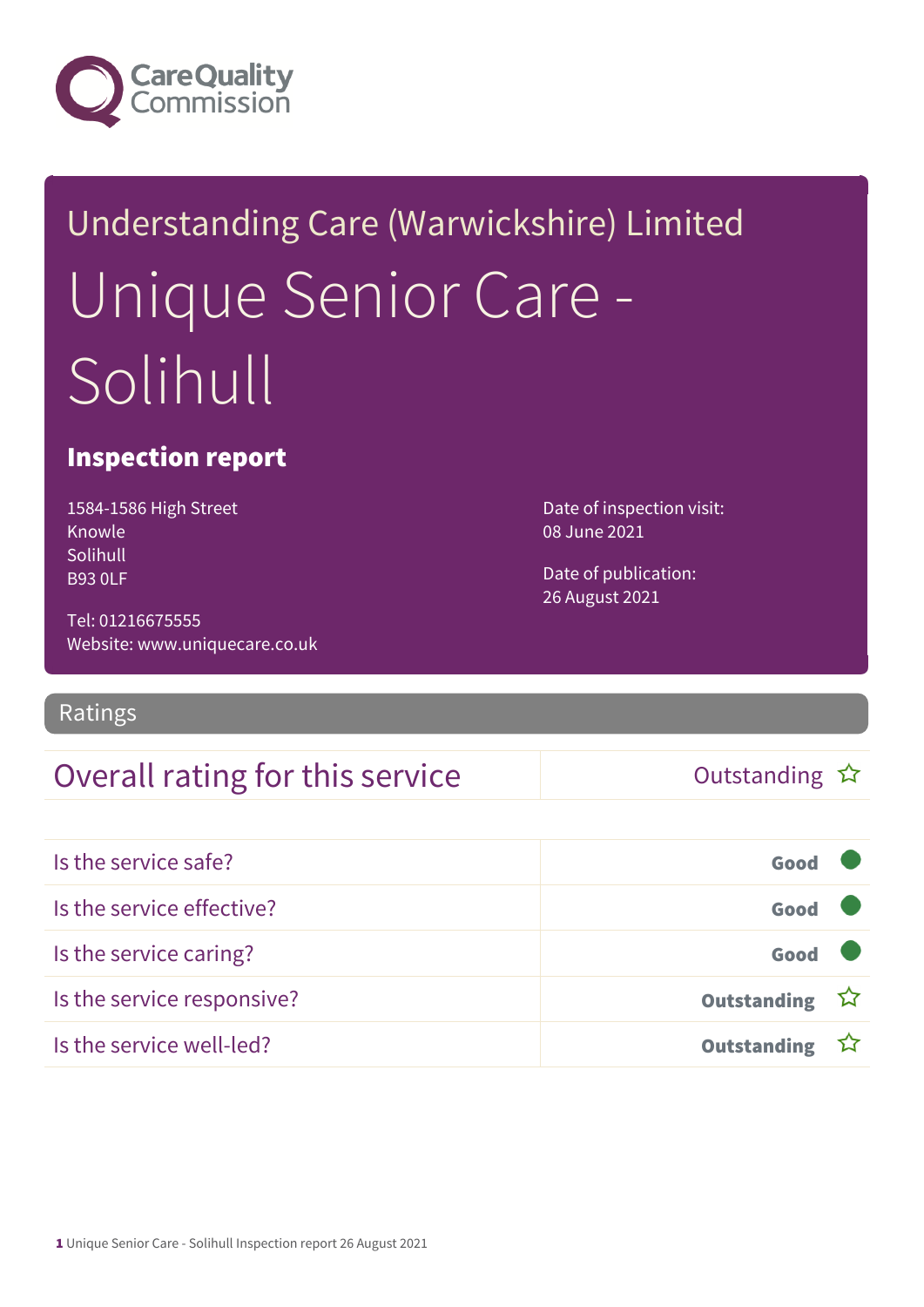### Summary of findings

### Overall summary

Unique Care - Solihull is a domiciliary care agency providing personal care to 12 people aged 65 and over at the time of the inspection. Not everyone who used the service received personal care. CQC only inspects where people receive personal care. This is help with tasks related to personal hygiene and eating. Where they do we also consider any wider social care provided.

#### People's experience of using this service and what we found

People received excellent care from care staff who had taken extra time to get to know them well. Care staff consistently exceeded people's expectations and people were fully involved and respected. People had received care which fully promoted their independence and ensured they regained control over areas of their lives which were important to them.

People's care had been planned with them and was highly individualised to them. Care staff had ensured people got to do things they enjoyed and helped them discover new interests. People had been supported to be free of isolation and loneliness through care staff who were dedicated to promoting this.

The management team were committed to providing excellent care and were able to show how positive this had been for people who used the service. People were extremely positive in their feedback and the significant impact it had on their lives. Relatives knew their family members were in receipt of excellent care and had every confidence in the staff at Unique Senior Care – Solihull.

People received care which was safe, and staff understood how to support people to maintain their safety. People's medicines were administered as expected. The provider checked the suitability of new staff through their recruitment processes. Care staff used personal protective equipment [PPE] and supported people to reduce the risk of infection.

People were supported by care staff who were trained and supported by the management team. Care staff cooked fresh meals for people and promoted good nutrition to prevent the risk of malnutrition. People were supported to have maximum choice and control of their lives and staff supported them in the least restrictive way possible and in their best interests; the policies and systems in the service supported this practice.

For more details, please see the full report which is on the CQC website at www.cqc.org.uk

Rating at last inspection This service was registered with us on 15/10/2019 and this is the first inspection.

Why we inspected This was a planned inspection.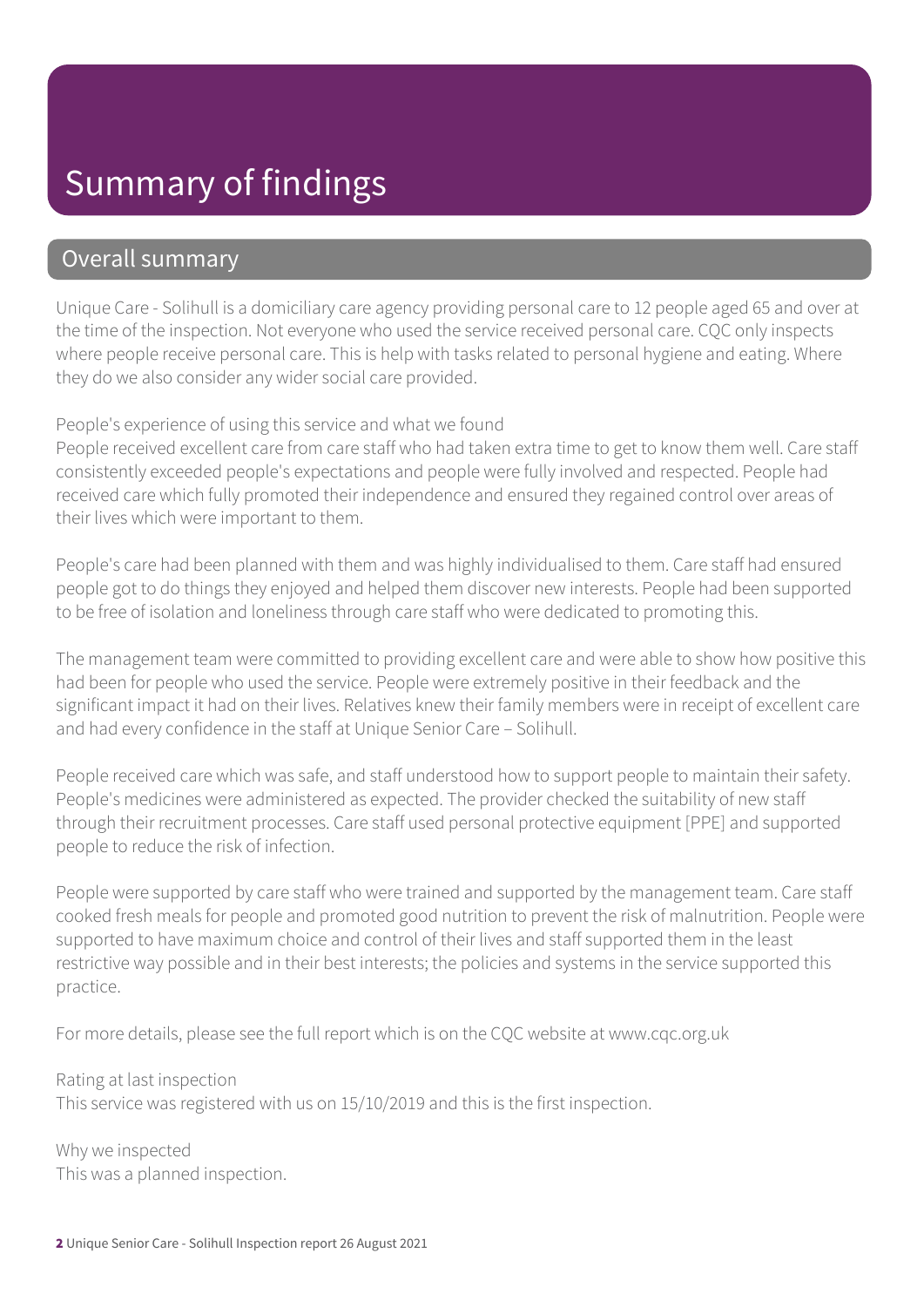#### Follow up

We will continue to monitor information we receive about the service until we return to visit as per our reinspection programme. If we receive any concerning information we may inspect sooner.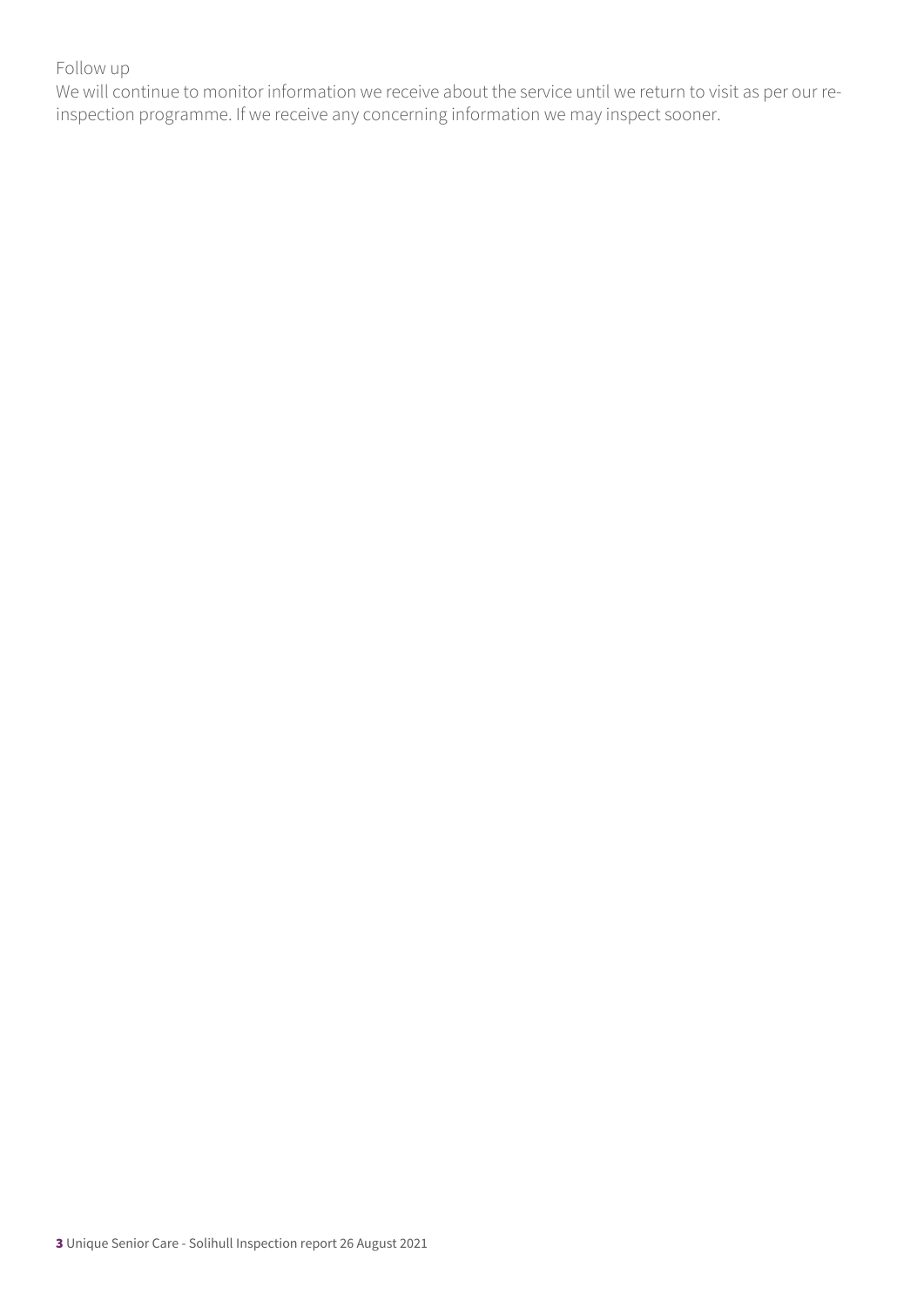### The five questions we ask about services and what we found

We always ask the following five questions of services.

| Is the service safe?<br>The service was safe.                                                                            | Good          |
|--------------------------------------------------------------------------------------------------------------------------|---------------|
| Details are in our safe findings below.                                                                                  |               |
| Is the service effective?<br>The service was effective.<br>Details are in our effective findings below.                  | Good          |
| Is the service caring?<br>The service was caring.<br>Details are in our caring findings below.                           | Good          |
| Is the service responsive?<br>The service was exceptionally responsive.<br>Details are in our responsive findings below. | Outstanding ☆ |
| Is the service well-led?<br>The service was exceptionally well-led.<br>Details are in our well-Led findings below.       | Outstanding 公 |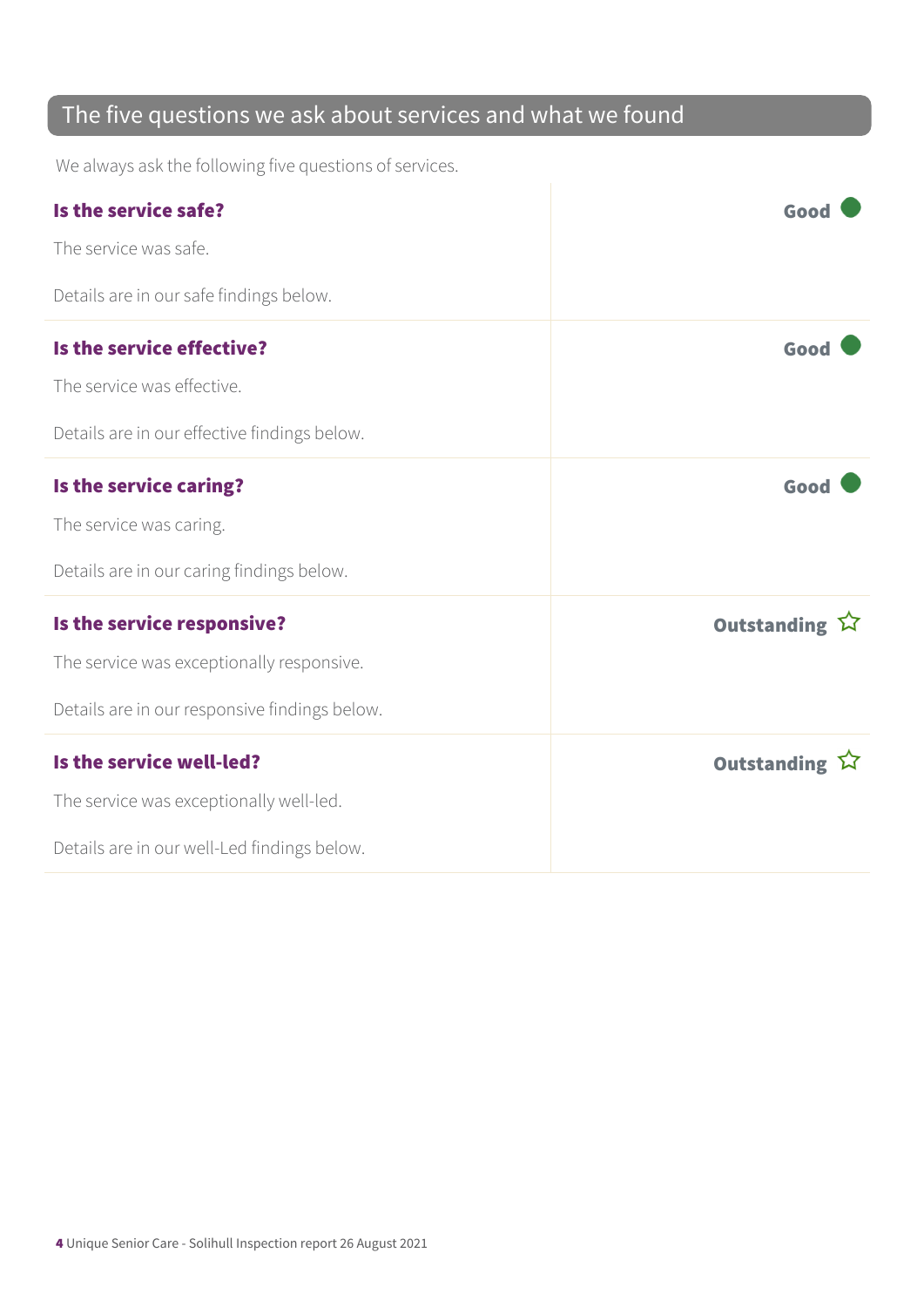

# Unique Senior Care - Solihull

Detailed findings

## Background to this inspection

The inspection

We carried out this inspection under Section 60 of the Health and Social Care Act 2008 (the Act) as part of our regulatory functions. We checked whether the provider was meeting the legal requirements and regulations associated with the Act. We looked at the overall quality of the service and provided a rating for the service under the Care Act 2014.

Inspection team One inspector completed the inspection.

Service and service type This service is a domiciliary care agency. It provides personal care to people living in their own houses.

The service had a manager registered with the Care Quality Commission. This means that they and the provider are legally responsible for how the service is run and for the quality and safety of the care provided.

Notice of inspection

This inspection was announced. We gave the service 48 hours' notice of the inspection. This was because it is a small service and we needed to be sure that the provider or registered manager would be in the office to support the inspection.

#### What we did before inspection

We reviewed information we had received about the service since the last inspection. We sought feedback from the local authority and professionals who work with the service. The provider was not asked to complete a provider information return prior to this inspection. This is information we require providers to send us to give some key information about the service, what the service does well and improvements they plan to make. We took this into account when we inspected the service and made the judgements in this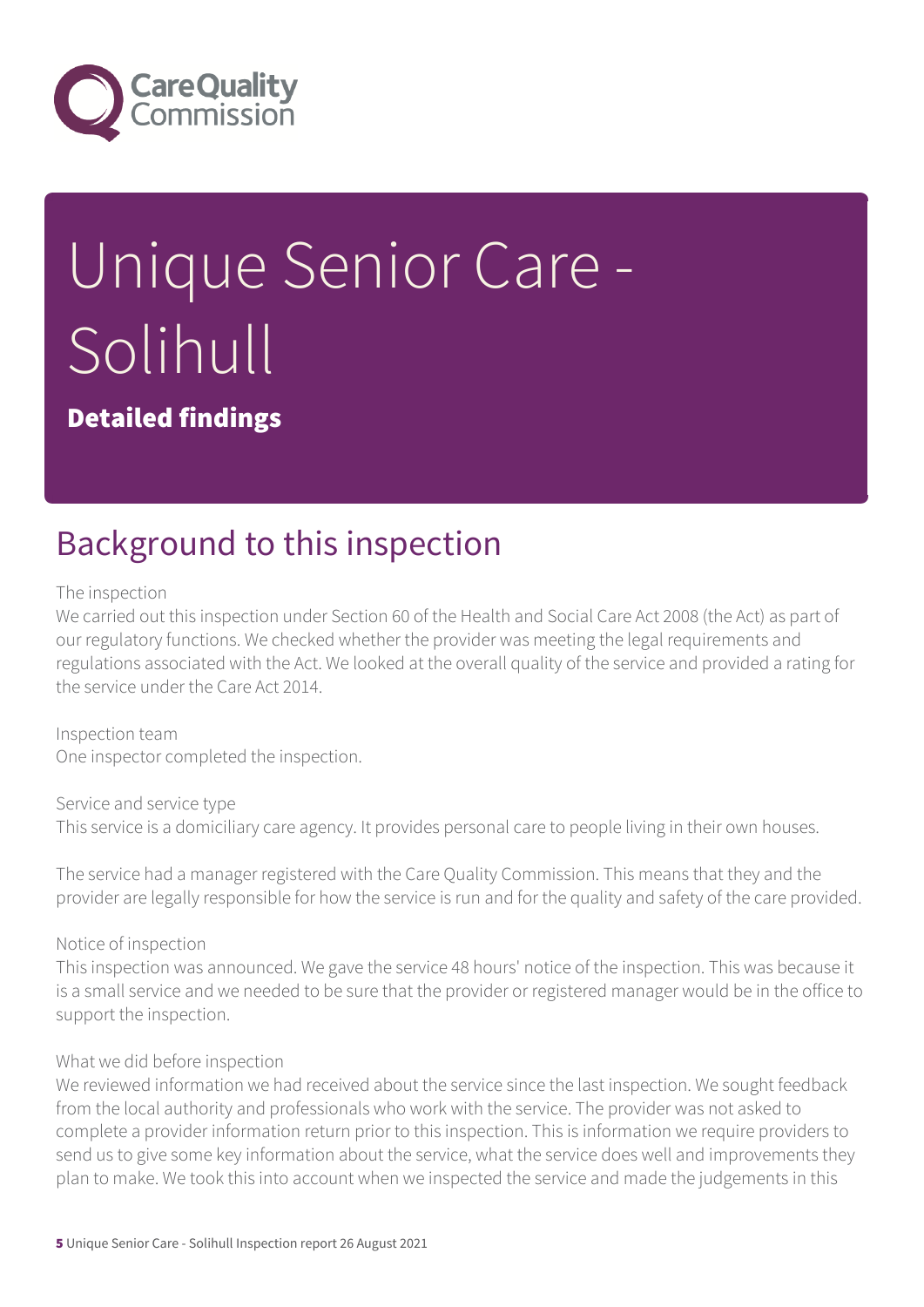#### report.

#### During the inspection

We spoke with three people who used the service and three relatives about their experience of the care provided. We spoke with nine members of staff including the provider, registered manager, care coordinator and care workers.

We reviewed a range of records. This included two people's care records and multiple medication records. We looked at two staff files in relation to recruitment and staff supervision. A variety of records relating to the management of the service, including policies and procedures were reviewed.

#### After the inspection

We continued to seek clarification from the provider to validate evidence found. We looked at case studies, training, and a range of quality assurance records.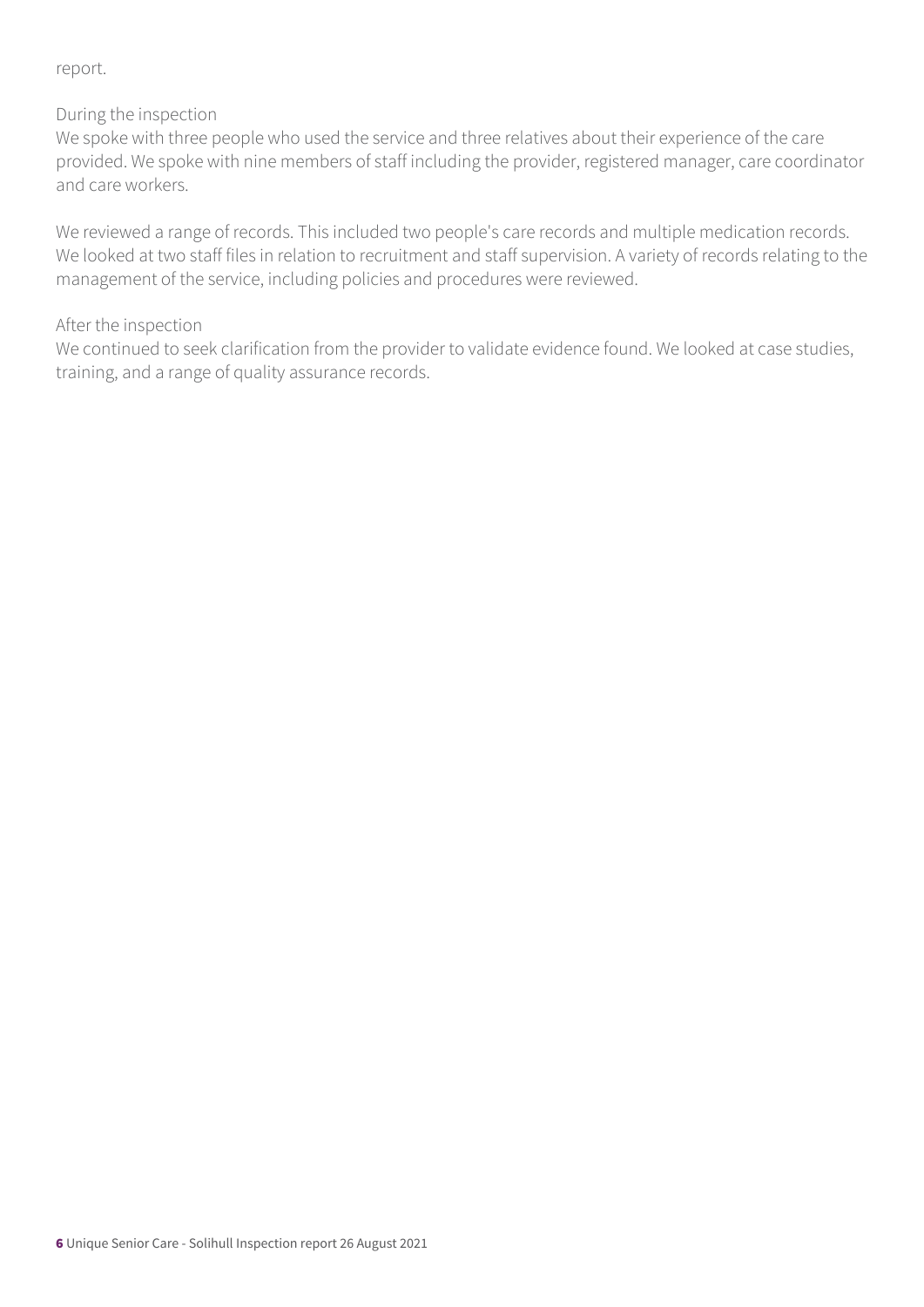## Is the service safe?

# Our findings

Safe – this means we looked for evidence that people were protected from abuse and avoidable harm.

This is the first inspection for this newly registered service. This key question has been rated good. This meant people were safe and protected from avoidable harm.

Systems and processes to safeguard people from the risk of abuse

- People were safe and received care from care staff who understood how to recognise signs of abuse and how to report this.
- Staff were confident they would recognise if a person was at risk or there was a change in their personality. These concerns would be reported to the management team or direct to the local authority.
- The provider had safeguarding policies in place and staff knew how to access these. The registered manager had recorded and reported any incidents to the local authority and CQC as needed.

#### Assessing risk, safety monitoring and management

- Risks associated with people's care had been identified and recorded. These risk assessments showed how staff should provide safe care and reduce the risk of harm or injury. This included guidance on managing the risks of falls, nutritional risks and supporting people safely with their medicines.
- Staff knew how to provide safe care and referred to care plans or were told about any changes to people's needs. Staff were able to tell us how they supported people to remain safe in their home

#### Staffing and recruitment

- People received care from a permanent, consistent staff team who were matched to their preferences.
- The provider made a number of checks before staff started work, such as police checks and previous employers' references to ensure they were safe to work with people.

#### Using medicines safely

- People received support from staff who had been trained to administer medicines as expected.
- Staff were confident in their skills and were aware of why people took certain medicines.
- The provider had a care staff member lead on medicines to promote staff knowledge and awareness of medicines.

#### Preventing and controlling infection

- We were assured that the provider was using personal protective equipment (PPE) effectively and safely.
- We were assured that the provider was accessing COVID-19 testing for staff.

#### Learning lessons when things go wrong

- The provider had analysed all incidents, accidents and near misses. Any learning was then cascaded through meetings to ensure all staff were aware.
- Changes to practice or a person's care had been made where needed, including better management of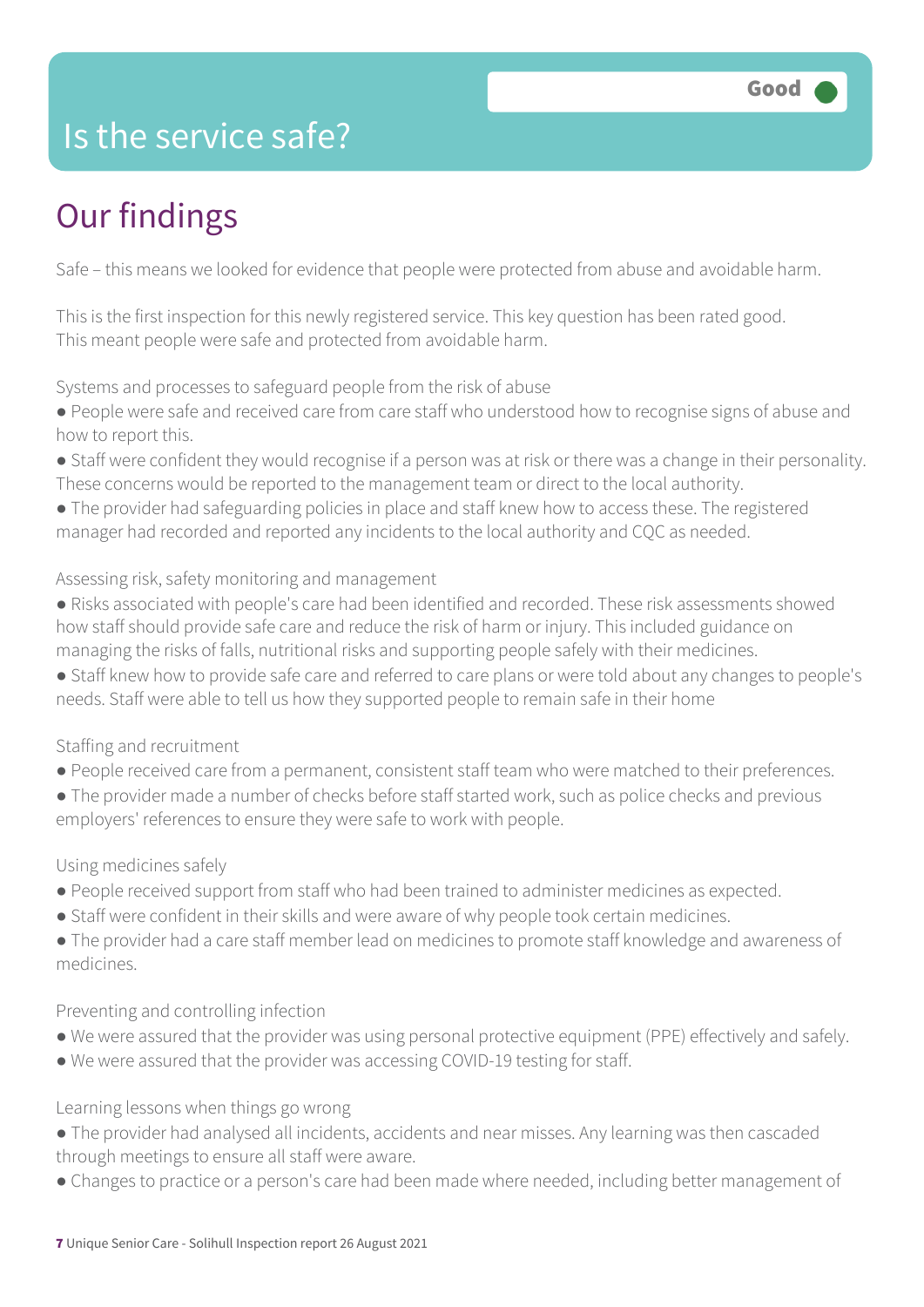people's medicines.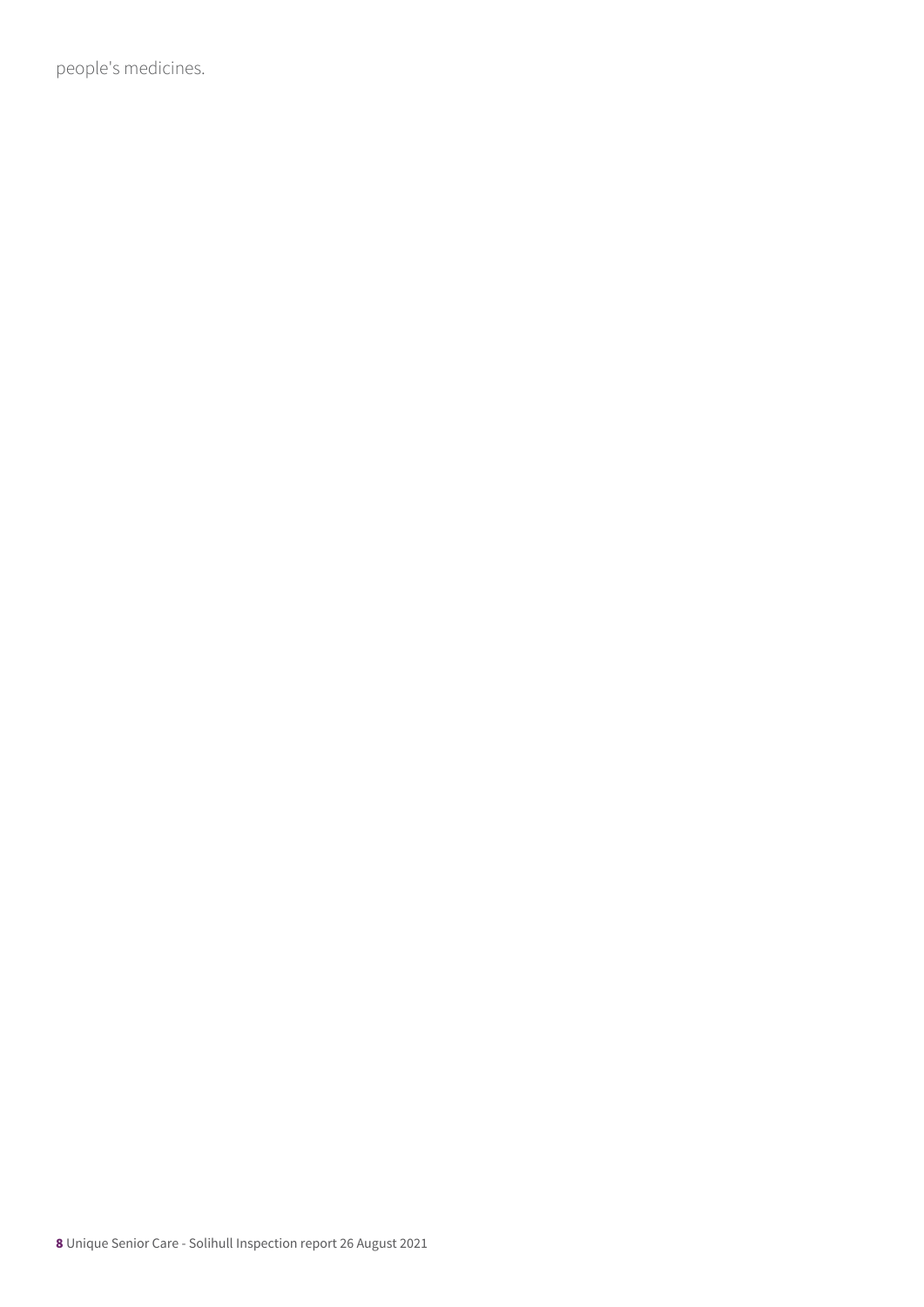### Is the service effective?

# Our findings

Effective – this means we looked for evidence that people's care, treatment and support achieved good outcomes and promoted a good quality of life, based on best available evidence.

This is the first inspection for this newly registered service. This key question has been rated Good. This meant people's outcomes were consistently good, and people's feedback confirmed this.

Assessing people's needs and choices; delivering care in line with standards, guidance and the law ● People's care was assessed using the provider's 'The Good life Journey'. This reflected people's needs and choices, such as personal cleanliness and comfort, cultural and spiritual needs and people having their say.

● The principles followed best practice and were reviewed to ensure people's needs continued to be met.

Staff support: induction, training, skills and experience

- People knew their care staff members well and told us they knew exactly how to support them.
- Staff completed an induction, which included training and spending time working with an experienced member of care staff. One care staff told us, "[It was} amazing training and [I] did my Care Certificate."
- Staff told us they were fully supported by a passionate management team who gave them opportunities to train and develop their careers.

Supporting people to eat and drink enough to maintain a balanced diet

- People were pleased with the meals provided and these were cooked from fresh ingredients.
- Staff knew how to prepare the right meals to allow people the best opportunity to meet any nutritional needs. One relative told us, "They cook fresh food for [person who] has never been a ready meal type of person."

Staff working with other agencies to provide consistent, effective, timely care; Supporting people to live healthier lives, access healthcare services and support

- People received support to access other areas of care when needed. This included contacting health professionals or accompanying people on appointments.
- Staff knew who to contact and told us they knew people well so were able to provide other health professionals with good insight into a person's health and well-being.

Ensuring consent to care and treatment in line with law and guidance

The Mental Capacity Act 2005 (MCA) provides a legal framework for making particular decisions on behalf of people who may lack the mental capacity to do so for themselves. The Act requires that, as far as possible, people make their own decisions and are helped to do so when needed. When they lack mental capacity to take particular decisions, any made on their behalf must be in their best interests and as least restrictive as possible.

People can only be deprived of their liberty to receive care and treatment when this is in their best interests and legally authorised under the MCA. When people receive care and treatment in their own homes an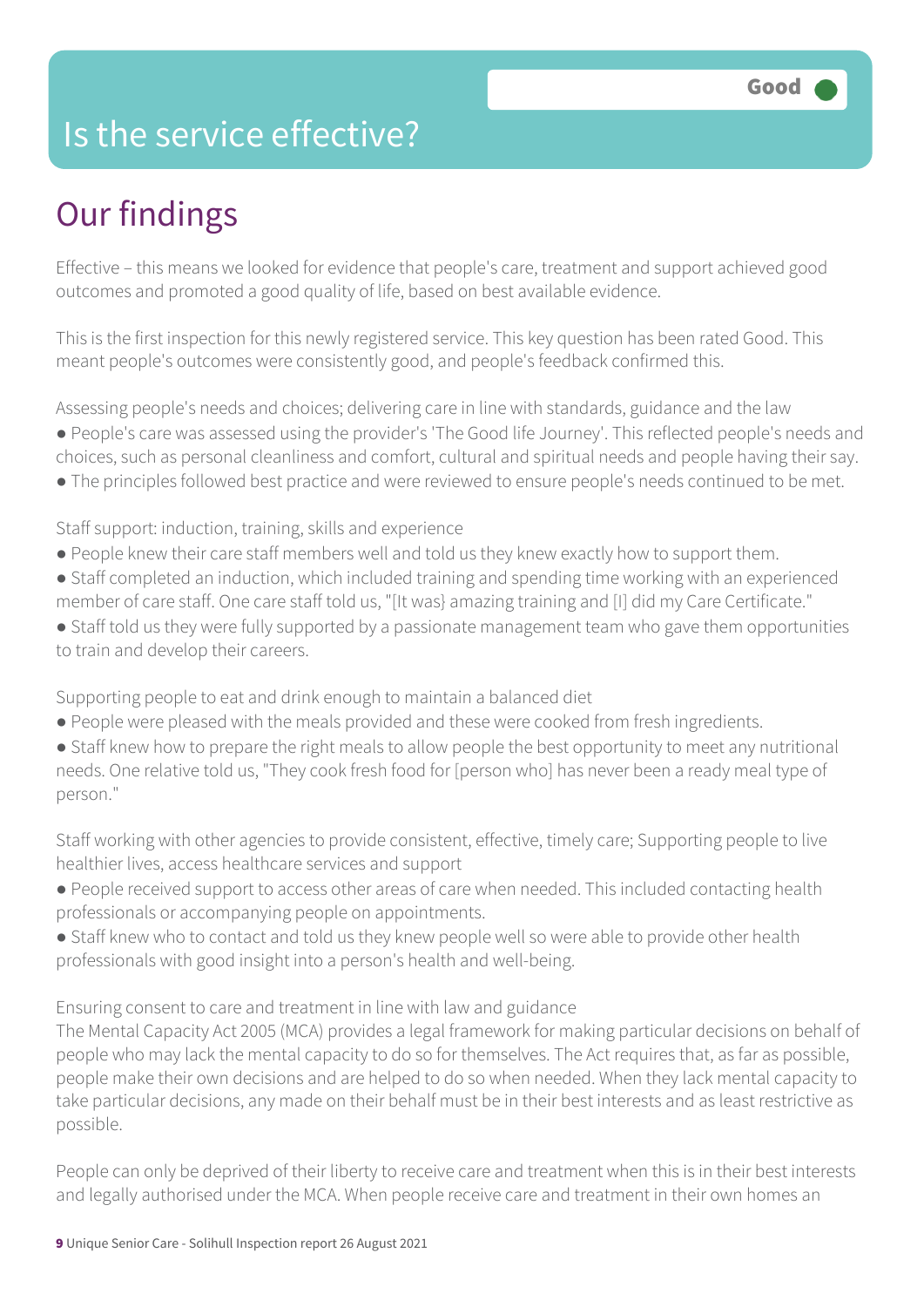application must be made to the Court of Protection for them to authorise people to be deprived of their liberty. We checked whether the service was working within the principles of the MCA.

- People made their own decisions, and these were respected by care staff.
- People who needed support with key decision making had appropriate people assisting them. For example, records showed us relatives had been consulted about some decisions.
- Records showed where people had a lasting power of attorney status in place and who this person was.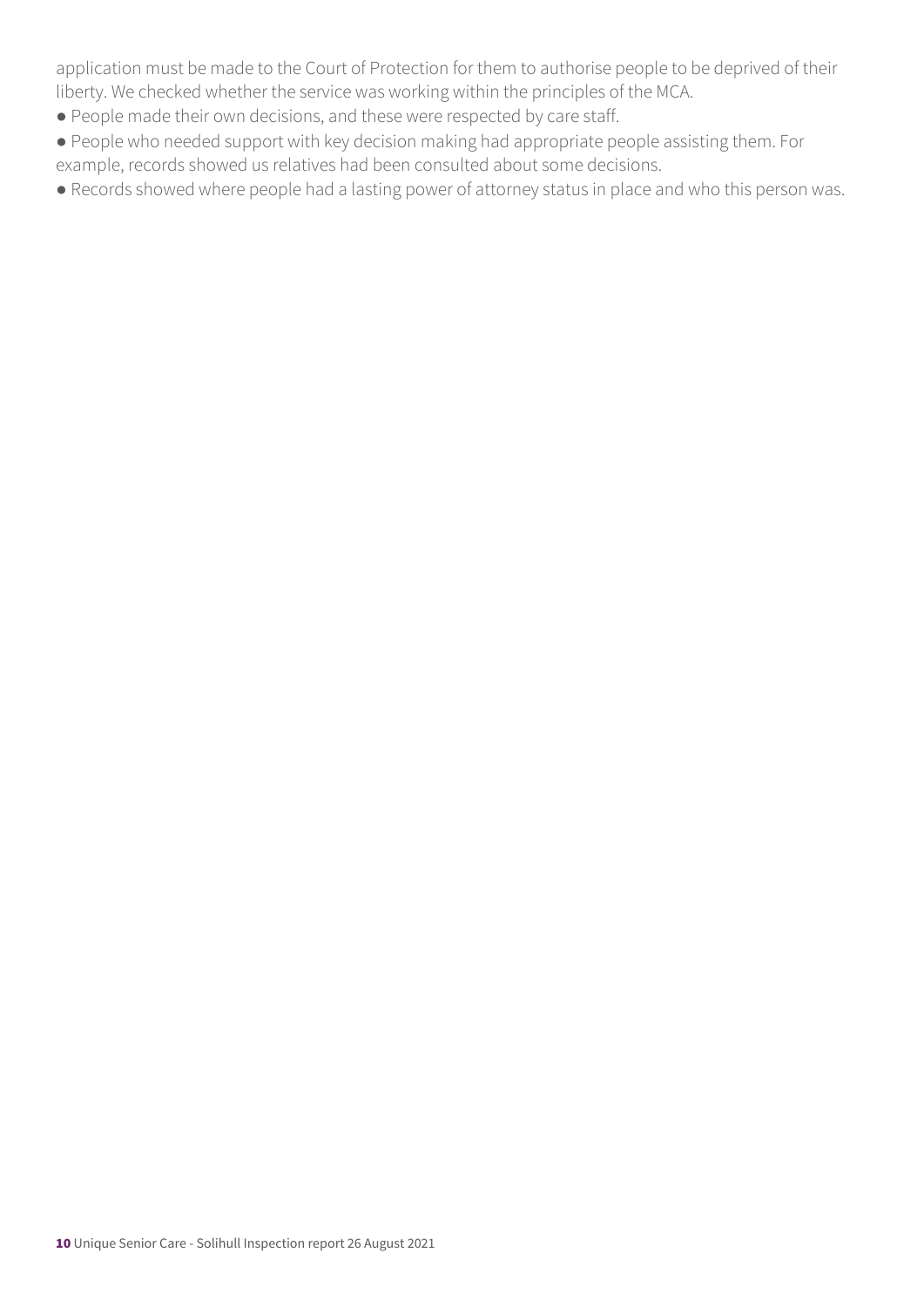### Is the service caring?

### Our findings

Caring – this means we looked for evidence that the service involved people and treated them with compassion, kindness, dignity and respect.

This is the first inspection for this newly registered service. This key question has been rated good. This meant people were supported and treated with dignity and respect; and involved as partners in their care.

Ensuring people are well treated and supported; respecting equality and diversity

● People received exceptional care which focussed on both their care needs and mental well-being. Each person was able to tell us how this level of care had made a positive difference to their lives. For example, one staff member had built their relationship with a person slowly, which enabled them to regain their confidence. This led to the person having the confidence to go out for drinks which they enjoyed.

• Staff were passionate about their role and the care they provided to people. They worked closely with people and their families to really understand the person and not just the care tasks needed. People and their families had provided feedback to the registered manager about the unique way staff were able to engage and make positive change. This demonstrated how the staff had been matched to people's personalities and how this had enhanced their experiences of remaining at home. One relative told us, "On occasions they [care staff] even stay longer, bless them, just to make sure [person] is comfortable or even just to sit and have a cup of tea and a chat with them. They will go the extra mile if they can and are so kind to them."

● People received care and support from staff who knew how best to approach sensitive or difficult subjects. Staff told us about examples of when this had worked well. For example, staff had taken time to build a relationship with a person as they were embarrassed about receiving personal care. By allowing time to build relationships this was no longer a barrier for the person's care needs. The provider was able to show how compassionate the staffing team had been during these times. One care staff told us, "I get to know the whole family and one client, [person's name], tells me I am like a daughter to them."

Supporting people to express their views and be involved in making decisions about their care

● People and those important to them were fully involved in developing their care. The care plans reflected people's choices and how they had been listened to.

● People were able to make changes to their care and support needs, which the provider responded to without delay. For example, one person requested a care staff preference for end of life care, as this staff member had developed a good understanding of how the person wanted their end of life moments to be spent. This was facilitated to ensure the person's privacy and dignity was upheld and alleviated the person's anxieties.

● People were contacted to ensure they were happy with the care staff relationship and the care provided. People enjoyed the consistency of staff who met their needs.

● Staff told us they were committed to making sure people had complete choice and control over their lives. One care staff told us, "It's about the personal contact with our clients and we can adapt care as we grow together."

● Staff were keen to improve people's lives by involving them, identifying opportunities to promote well-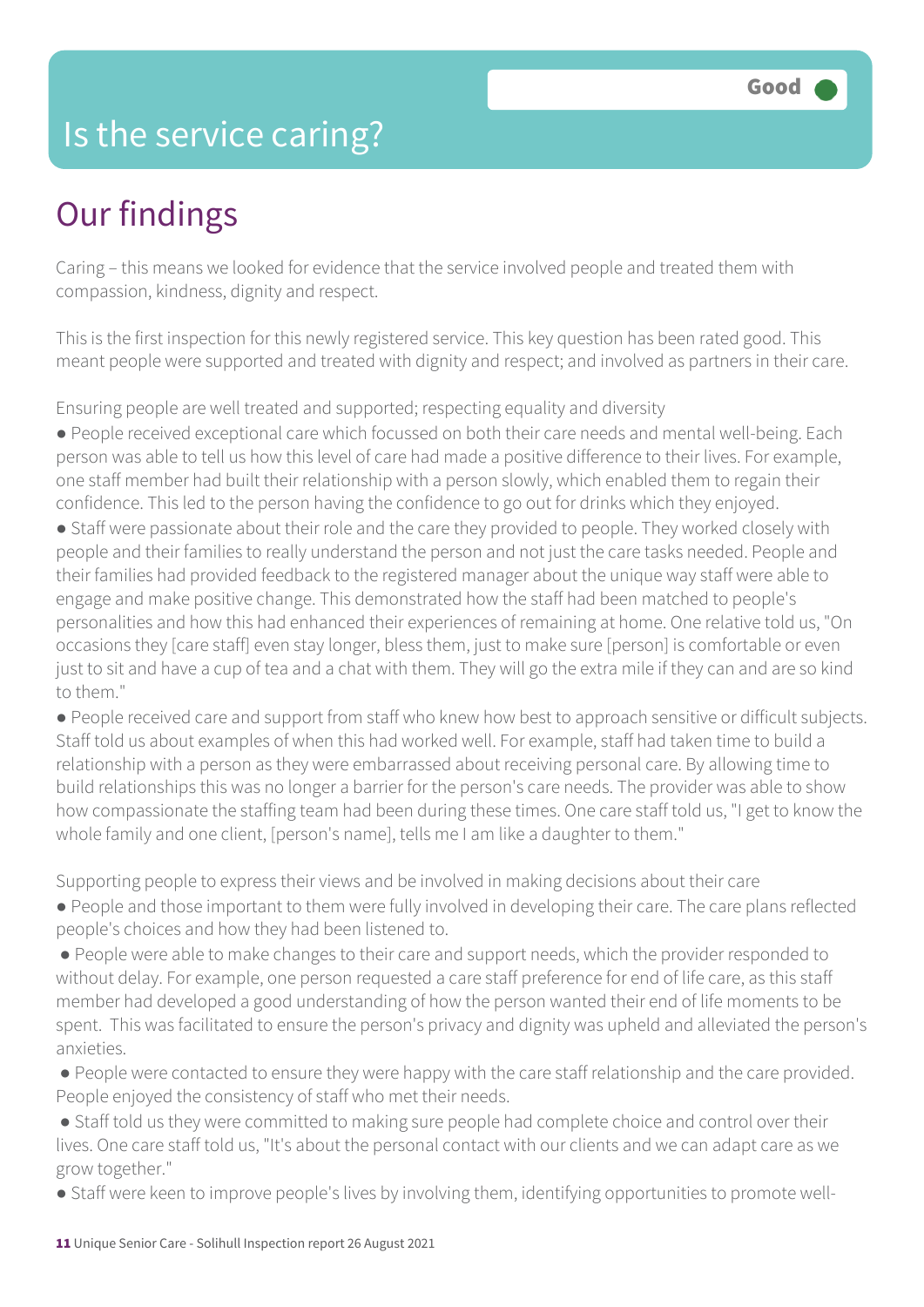being and using these in delivering person centred care. One care staff told us, "[Person's name] was stuck in the chair so I started to get [person] up. [Person] no longer has sores and we have been out to the pub."

Respecting and promoting people's privacy, dignity and independence

● People received care which had improved their independence and the provider was able to show how many people had benefitted since starting with Unique Senior Care - Solihull. One relative told us, "[Person's name] had a fall and lost his confidence to get in the shower. Since they've [care staff] been coming [person] built their confidence back up with them [care staff]."

● The provider listened to people's request to promote their privacy and dignity and recognised the importance this had for people. People liked having the same care staff as the key relationships supported people's privacy and dignity. One relative told us, "We've only had the one lady [care staff] so far which is brilliant. We are really getting to know her."

● Care staff were able to tell us about how they ensured people's privacy was respected. One care staff told us, "I want to make a difference and I have been told by [person] I have changed his life. It's so rewarding, and I treat them [person] as I would expect a family member to be treated."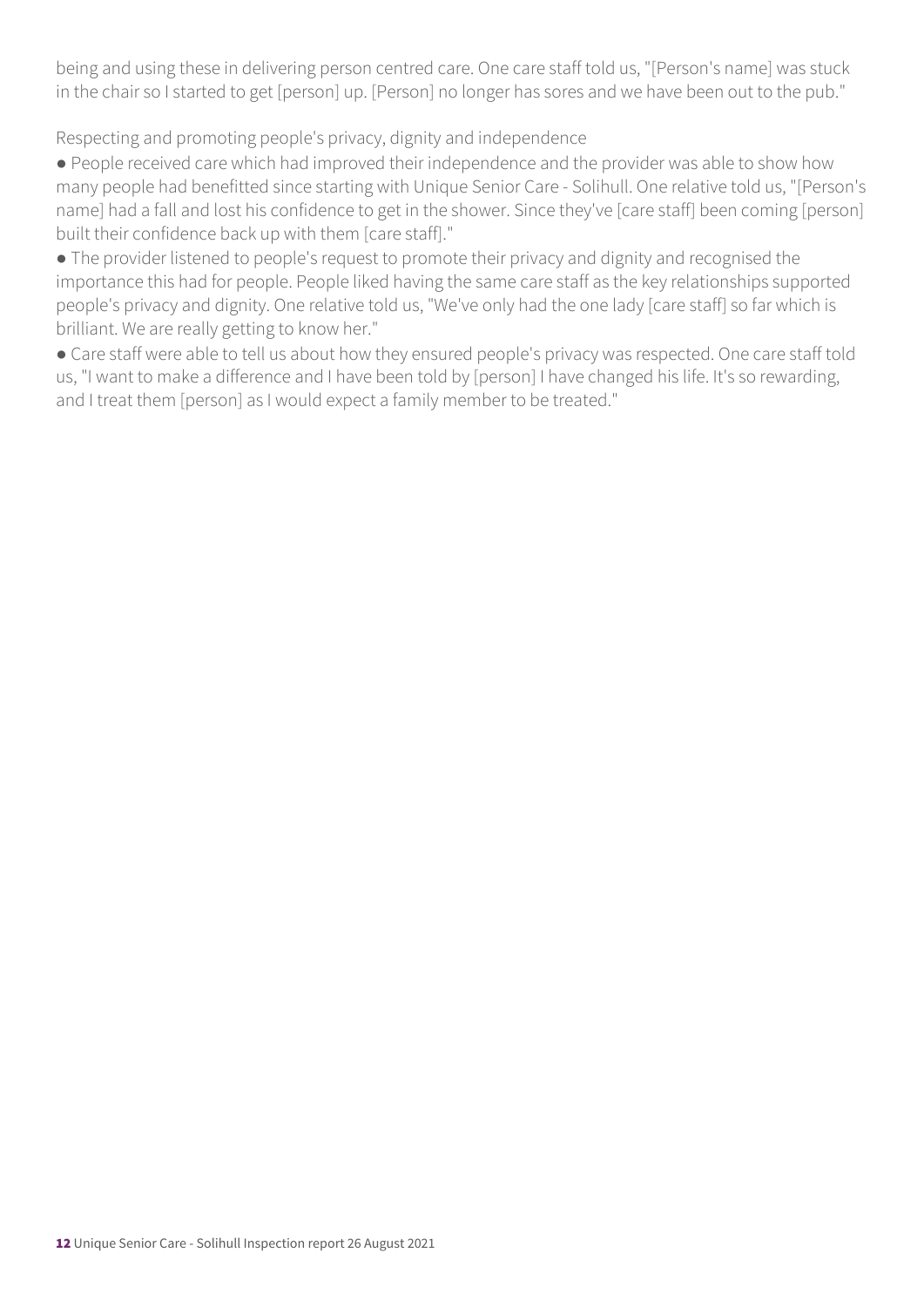### Is the service responsive?

# Our findings

Responsive – this means we looked for evidence that the service met people's needs.

This is the first inspection for this newly registered service. This key question has been rated outstanding. This meant services were tailored to meet the needs of individuals and delivered to ensure flexibility, choice and continuity of care.

Planning personalised care to ensure people have choice and control and to meet their needs and preferences

● The provider had developed a unique care planning tool to ensure personalised care was offered. People's daily tasks were assessed and scored, which was then used to identify each person's individual support needs. This assessment was frequently reviewed to see where changes or improvements had been made. One person told us, "It's an incredible package you get from them [Unique Senior Care – Solihull]. It is not just come in and make you a cup of tea; it's a genuine help."

● People's care was tailored to them and the care staff were able to be flexible around changes to care needs. One relative told us, "They are excellent. When [person] had COVID-19 they got [person] through that without [person] having to go into hospital. They [care staff] had a hospital bed arranged and everything to support [person]."

● People were able to direct and control the level of care and how this was to be delivered. One person told us, "It's the small things. So, for example, [staff] know when to hand me the towel at that precise moment and how I like things done especially how I like my hair washed."

● There were examples of how care staff had taken small steps to encourage people over time to regain skills and enhance outcomes. One person had used this to regain control of their home environment and self-care over the course of two years. As a result the person was now enjoying life and taking pride in their home.

● People were supported to express their care needs as they changed. One person had received support from care staff to identify an underlying health condition. This would have gone untreated and had the potential to cause serious health issues. The consistent and persistent support of the care staff in questioning health care professionals meant the person received the correct treatment. This had been a life changing experience for the person.

#### Meeting people's communication needs

Since 2016 onwards all organisations that provide publicly funded adult social care are legally required to follow the Accessible Information Standard (AIS). The standard was introduced to make sure people are given information in a way they can understand. The standard applies to all people with a disability, impairment or sensory loss and in some circumstances to their carers.

● People were able to communicate effectively with staff who had taken the time to understand their communication needs and had access to any communication aids required. This included both verbal and non-verbal communication.

Supporting people to develop and maintain relationships to avoid social isolation; support to follow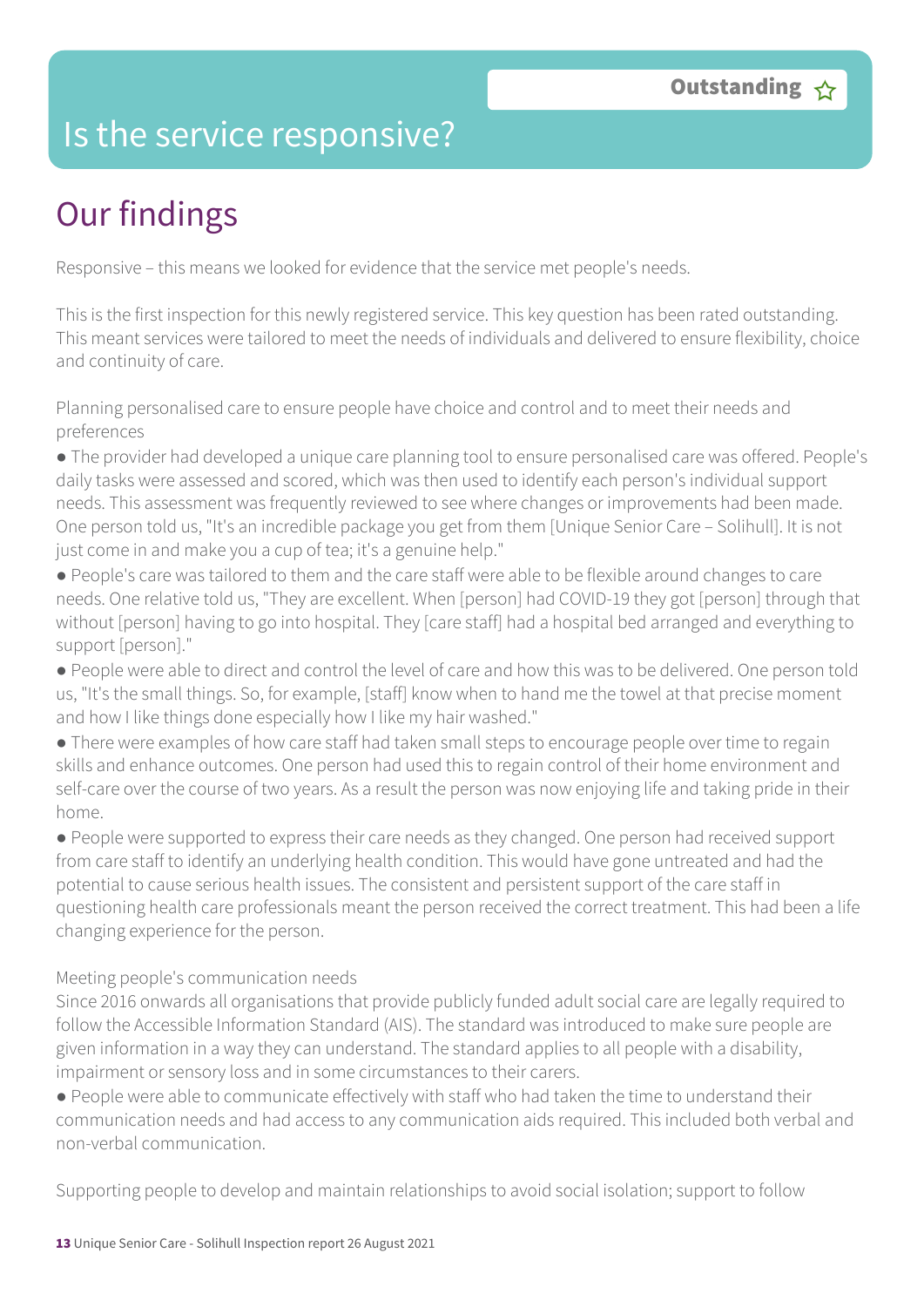interests and to take part in activities that are socially and culturally relevant to them

- People had care staff who understood their interests and took time to support them to continue with them. One care staff told us, "I found [person's]niche is dominoes. We get on well and we laugh about my accent and so they teach me elocution lessons."
- People and their relatives told us how the care staff became part of their family and they looked forward to their visits. One relative told us, "I am just really pleased I can rely on them [care staff] and I don't have to worry about [person] being on their own."
- People enjoyed the company of care staff. One relative told us, "It's so good for [person] as he doesn't get out [and] he gets to talk to different people and he really enjoys this."
- Care staff took interest in people and the things they may like to do. One care staff told us, "I spent time trying to find out [person's] likes. [We] tried knitting, jigsaws, and got to the fact they [person] liked beauty, hair, nails and once they had this done I then started taking her out. It worked so well the family have been out with us to see how I work with them [person]." Previously the person had not wanted to leave the house, but was now enjoying their local community again. One relative told us, "Even small things are important to them [management], like if there is a cross personalities [between person and care staff], the care staff are changed or if there is a really good match [between person and care staff] they [management] try and keep them together."
- The management team had taken time to think about the importance of social isolation and during the COVID-19 pandemic had ensured additional measure were in place. These included finding local pen pals for people to write to. For one person this had been a lovely positive experience and, with care staff support, had since met the person they had written to and had formed a close bond.

Improving care quality in response to complaints or concerns

- People told us they were able to raise any concerns and knew who they would speak to. People's concerns or comments were listened to and responded to.
- The provider welcomed all feedback and used this to make improvements for each person and the wider organisation if needed. For example, people had wanted support to collect medication from the pharmacy.

End of life care and support

- People had received care at the end of their lives which met their wishes, from care staff who were experienced in how to support people. Care staff had ensured any religious needs were met, including making arrangements for people to be given their last rites. For example, one person requested a care staff preference for end of life care, as this staff member had developed a good understanding of how the person wanted their end of life moments to be spent. The person experienced a private and dignified death, with care staff telling us how this alleviated the person's anxieties.
- Care staff told us how special it was to be able to support a person to have a dignified death and not dying alone. One care staff told us how they re-arranged their personal life, so they were able to be with the person when they passed as the person had requested this. The care staff member told us while it was emotional, they recognised how important it was for the person.
- The management team had ensured people's choices and requests regarding their end of life care had been discussed and recorded in their care plans. These details allowed staff to know the support needed, should the person not wish to share this information in person. One example included supporting a person with a cancer diagnosis through discussions about death and dying and how this made a difference to their experiences .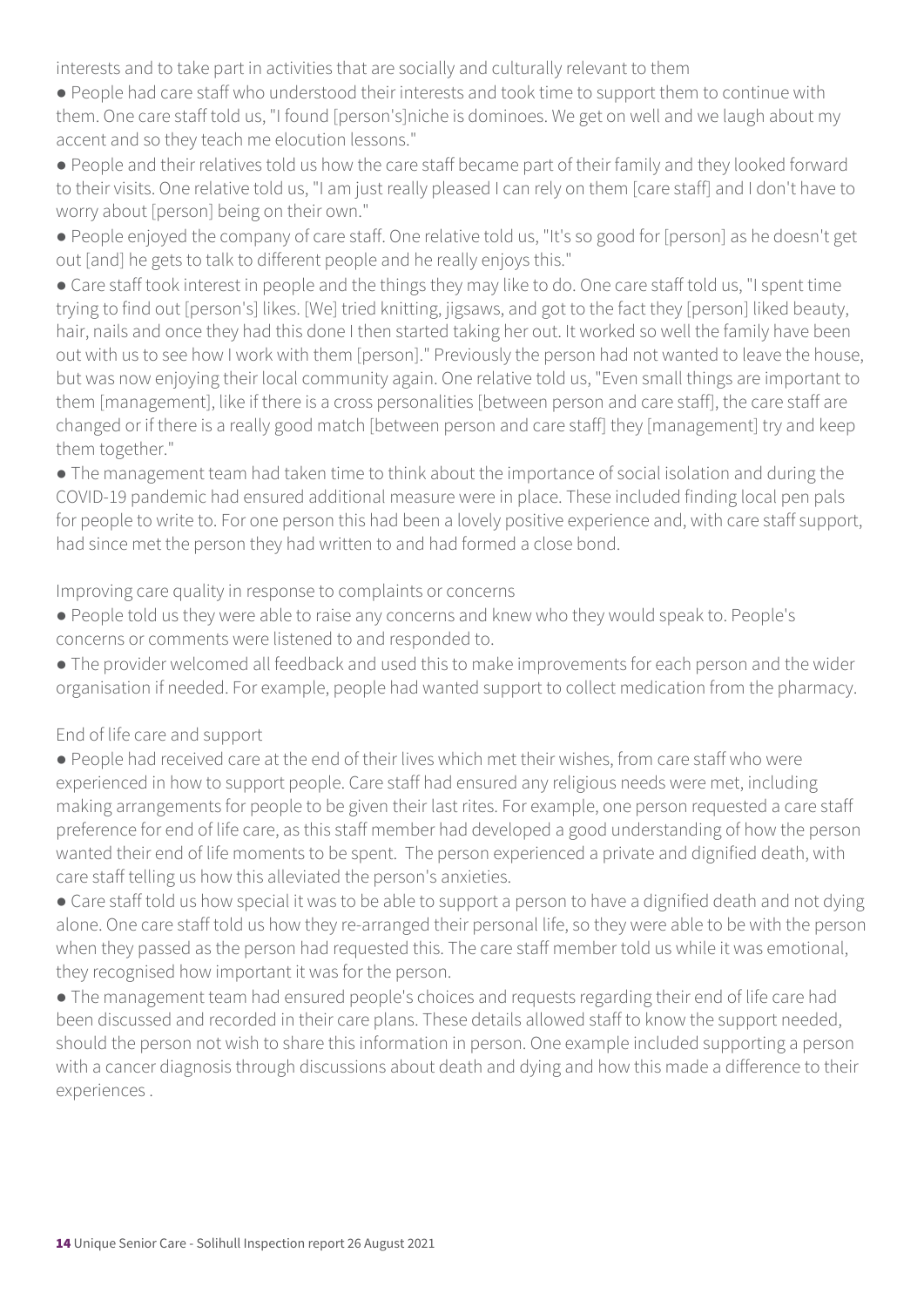### Is the service well-led?

# Our findings

Well-led – this means we looked for evidence that service leadership, management and governance assured high-quality, person-centred care; supported learning and innovation; and promoted an open, fair culture.

This is the first inspection for this newly registered service. This key question has been rated outstanding. This meant service leadership was exceptional and distinctive. Leaders and the service culture they created drove and improved high-quality, person-centred care.

Promoting a positive culture that is person-centred, open, inclusive and empowering, which achieves good outcomes for people

- People received an exceptional level of care which they told us was tailored to meet and exceed their expectations. One person told us, "They [care staff] are superb and I can say I like them very much. I feel very lucky and would recommend them [agency]."
- People were so pleased with the care they received they happily encouraged others to use them [agency]. One person told us, "In fact [person they knew] had a fall and broke their leg and needed some extra help… I could not recommend them [agency] highly enough. Now they [person] tell me that they can't do without them either."
- Relatives felt included and knew they could rely on the care staff and management team who were always acting in their family members' best interest. One relative told us, "I know this agency would not leave mum if she was not well I was not able to get there."
- The provider was able to evidence how people had achieved good outcomes and evidenced these through case studies. These were used to share the successes and promote the provider's ethos of 'People, above all else'. People experienced improvements in their self worth, re-engaging with life where they had previously spent time in bed and regaining their confidence to cook giving a great sense of achievement.

Engaging and involving people using the service, the public and staff, fully considering their equality characteristics

- People were involved in how the service was run and were able to openly share their views and experiences. This included supporting people to achieve their dreams and aspirations, such as spa days or revisiting childhood places. People had thoroughly enjoyed these days and we saw photos of people smiling and enjoying themselves. These were shared with people so they could have new cherished memories. One relative told us, "I guess some agencies just pop in and pop out and I would say it's more like a premium agency." They explained how care staff had exceeded their expectations.
- People felt they mattered and were able talk about their lives and feelings treated without the fear of discrimination. One person told us, "In fact I contacted [staff name] today and she came up this morning to sit through and talk to me about what it was that I needed. She couldn't have been more kind."
- All staff felt valued by the provider. They told us their achievements were acknowledged through the provider's newsletters, the issuing of certificates and in conversations with the management team. One care staff told us, "[It is] such a rewarding job and [I] never feel out on my own. I could not work for a company who did not share my views."
- The provider had developed an action plan to promote people's equality and diversity. This included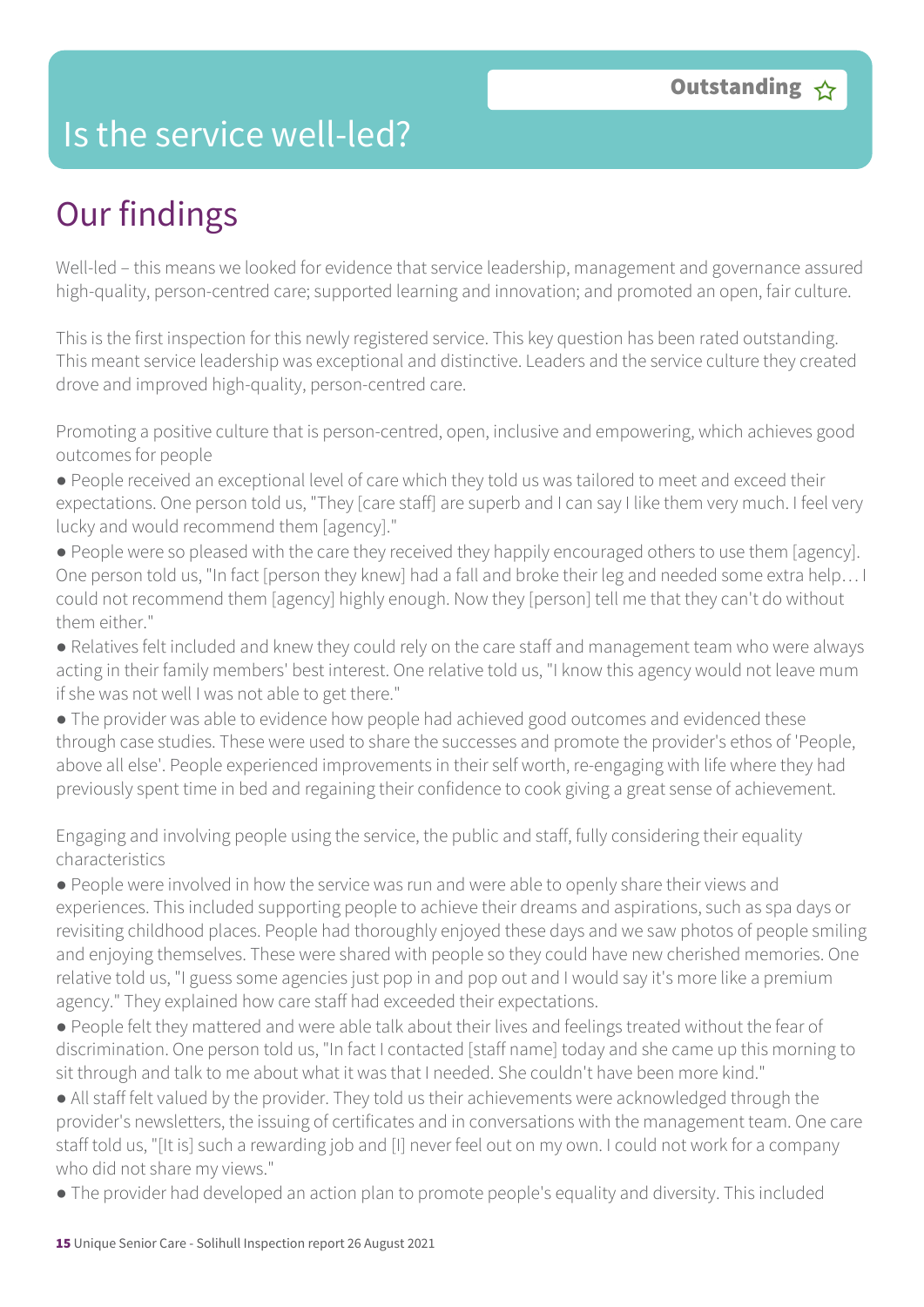ensuring people's religious celebrations were understood and accommodated and helping them to access support organisations as needed. People had been openly supported by a member of staff who led of equalities and diversities. These included supporting Pride month, religious festivals and other celebration and awareness days.

Managers and staff being clear about their roles, and understanding quality performance, risks and regulatory requirements; How the provider understands and acts on the duty of candour, which is their legal responsibility to be open and honest with people when something goes wrong

● The registered manager understood their role and responsibilities to ensure good care. They were passionate about people using the service and took time to know each person well. One person told us, "[Registered manager] is also very, very kind and I just could not do without them now."

● The provider had robust quality audit tools in place. These included gathering feedback from feedback, using various methods such as encouraging all staff to provide feedback on their management skills. These audit tools were used to ensure the standards of care were high and to identify and address where any improvements needed to be made.

● All staff were enthusiastic about their role and understood the provider's goals and aspirations to deliver high quality care. One care staff told us, "[Registered manager] is a passionate person… To see the way she works, I stand in awe of her."

● The provider had been successful in getting through to the final selection process of the 'Princess Royal Awards'. The award looks at training investment and how this has directly improved the staff and organisational performance. The provider was keen to demonstrate how this fed back into people receiving care from staff who were well supported and trained in their role.

#### Continuous learning and improving care

● The provider used continuous improvement action plans. These were aligned to CQC's Key Lines of Enquiry and linked directly to individuals' care, care staff development and overall management oversight. These had resulted in a number of improvements in people's care, including staff being able to support people with medical appointments if they wanted this.

● The provider supported the management team's development through their 'Action Learning Set Strategy'. This provided continuous professional development which aligned with Skills for Care's registered manager induction standards. The outcomes of this strategy were always used to feed into the provider's overall continuous improvement action plan.

● The provider used frequent feedback surveys and incorporated a 'You said, We did' approach to show how suggestions had been used to better meet people's expectations. Examples included moving a person's call time, so they were able to access personal care, and better matching of care staff to a person's preference.

#### Working in partnership with others

● The registered manager had on many occasions liaised with local services to further improve people's health. One example was to support a person to access a dentist visiting the home. This had then led to seeking a dental surgery with wheelchair access, so the person was able to access the treatment needed to relieve pain which they had suffered with before using the agency.

● The provider had named care staff given additional responsibilities to ensure local partnerships were developed to further support people's care. These care staff were named 'champions' in certain areas and had received further bespoke training to support them with this. The dementia champion was looking at ways to support families understanding of dementia and was using local services to achieve this, such as a dementia café.

● The provider had made local connections with shops, pharmacies, opticians and dentists. This was related to a joint agreement about raising awareness of older people and training for care staff. One care